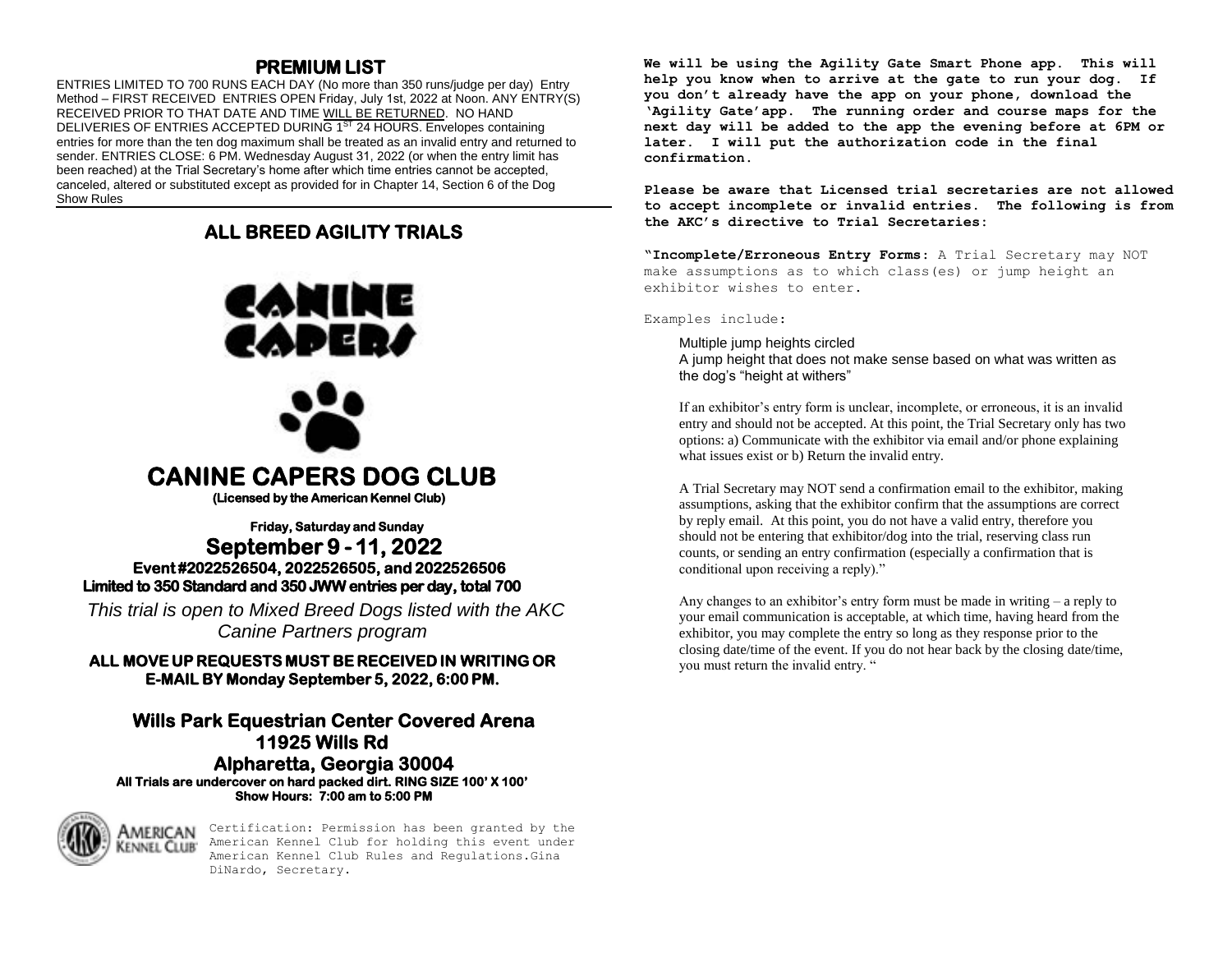#### **OFFICERS OF CANINE CAPERS DOG CLUB**

| President             | Jan Gaynor 251 Sunset Hills Dr., Norcross, GA 30071       |
|-----------------------|-----------------------------------------------------------|
| <b>Vice President</b> | Patty Slighter 3840 Tom Brewer Rd., Loganville, GA 300352 |
| Secretarv             | Lynn Martineau 1020 Porter Rd., Decatur, GA 30032         |
| Treasurer             | Jan Gavnor 251 Sunset Hills Dr., Norcross, GA 30071       |

| <b>TRIALCHAIR</b>     |
|-----------------------|
| <b>Patty Slighter</b> |
| 3840 Tom Brewer Rd    |
| Loganville, GA 30052  |
| (404) 312-1541        |

**TRIAL SECRETARY Lynn Martineau 1020 Porter Rd. Decatur, GA 30032 (404) 427-0840 cctrialsec@outlook.com**

**EVENT COMMITTEE Erica Linsley Karin Kinnan Jan Gaynor Marni Brown DeeAnna Gamel Patty Slighter Lynn Martineau**

## **E-mail move-ups, changes and questions to cctrialsec@outlook.com**

#### **JUDGES (classes include Regular and Preferred)**

| <b>JUDGING</b><br><b>ASSIGNMENTS</b>         | FRI                                                  | <b>SAT</b>                                          | <b>SUN</b>                            |
|----------------------------------------------|------------------------------------------------------|-----------------------------------------------------|---------------------------------------|
| Laura English (26736)<br>Evansville, IN      | <b>FAST</b><br><b>MA/EX/OP/</b><br><b>NV STD</b>     | <b>EX/MA/OP/NV/</b><br><b>PRE JWW</b>               | <b>PRE/MA/EX/</b><br><b>OP/NV STD</b> |
| <b>Lisa Potts (16603)</b><br>Springfield, IL | T <sub>2</sub> B<br><b>MA/EX/OP/NV</b><br><b>JWW</b> | T2B<br><b>PRE/MA/EX/OP</b><br><b><i>INV STD</i></b> | EX/MA/OP/NV<br><b>PRE JWW</b>         |

**Ring start times, final class order and jump height sequence will be given in the final confirmation. This is an estimate of the order only.** 

#### **PRIZES**

Green Qualifying ribbons and 1<sup>st</sup> thru 3<sup>rd</sup> place streamers will be awarded to dogs in each jump height in each class. You must have a qualifying score to earn a placement. MACH and PACH bars and PAX, MACH and PACH ribbons will be awarded to teams achieving their PAX, MACH and PACH title. Title Ribbons will be awarded to teams completing a new title.

#### NOTICE TO EXHIBITORS

The safety of the dogs is our primary concern. By entering this trial, exhibitors acknowledge that they are familiar with the rules and regulations of this sport, and that their dogs are familiar with and able to perform all obstacles safely.

Pinch/prong collars and electrical collars (dummy or not) and special training collars are not allowed anywhere on the trial grounds.

Entry fees will not be refunded in the event that a dog is absent, disqualified, excused, or barred from competition by the action of the Trial Committee.

It is expressly understood that exhibitors alone are responsible for the behavior of the dogs and/or children. Any exhibitor whose dogs and/or children create unnecessary disturbances or repeatedly engage in unsafe or disruptive behavior may, at the discretion of the Trial Committee, be asked to leave the show site. In such a case, no refund of any fees paid will be made.

No entry fee will be refunded if the trial cannot open or be completed by reason of riots, civil disturbances, fire, and act of God, public emergency, act of a public enemy or any other cause beyond the control of the organizing committee

All dogs must be on a leash at all times except when in the ring or when in the designated agility warm-up area. Exhibitors are responsible for being at the ring gate when it is their turn to run. Obstacles shall meet the specification for the obstacles in the current edition of "Regulations for Agility Trials".

**Bitches in season and ill or injured dogs are not eligible to compete**. These dogs may be withdrawn after closing and entry fees returned upon the request of the competitor prior to the start of the trial. **All requests must be accompanied by a veterinarian's statement, on the veterinarian's letterhead**.

Returned checks do not constitute a valid entry fee. The Trial Secretary will add a \$25.00 collection fee to the amount of each returned check. Subsequent returned checks from the same exhibitor may result in their being put on a CASH ONLY basis.

**Checks will not be deposited until closing.** 

**Exhibitors should follow their veterinarian's recommendation to assure their dogs are free of internal and external parasites, any communicable diseases, and have appropriate vaccinations.** 

**Exhibitors are responsible for complete, accurate and legible information on their entry forms: illegible or incomplete entries will not be accepted. All entries must be made on official AKC Entry Forms or copies and must include the Agreement and Rules. No entry shall be made and no entry shall be accepted which specifies any condition as to its acceptance.** 

**The Owner/Handler of any dog that urinates on equipment, ring gating, or any other item that comes in contact with human hands will be fined \$20.00**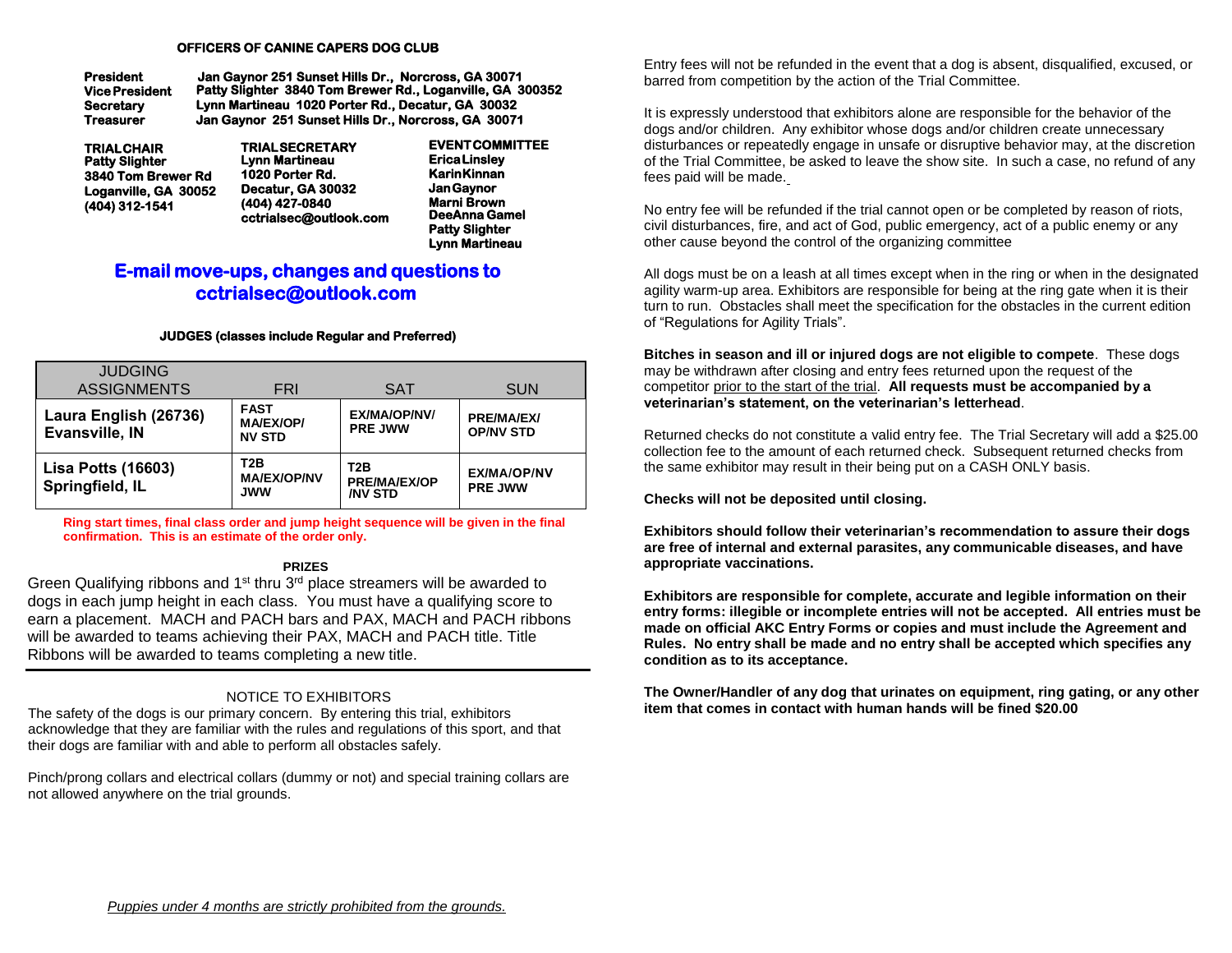#### **TRIAL SITE**

Wills Park Equestrian Center is a large covered outdoor horse arena. Very limited grandstand seating is available. Concessions may be available on site.

**Friday and Sunday's jump height sequence will be 24", 20", 16", 12", 8" and 4" in each class.** 

**Saturday's jump height sequence will be 4", 8", 12", 16", 20", and 24" in each class.** 

**Ring start times, final class order and jump height sequence will be given in the final confirmation. This is an estimate of the order only.** 

#### MOTELS THAT ACCEPT DOGS

| LaQuinta Inn            | <b>Extended Stay Deluxe</b> | Sonesta Suites Alpharetta* |
|-------------------------|-----------------------------|----------------------------|
| 1350 North Point Drive  | 3329 Old Milton Pkwy        | 3980 North Point Parkway   |
| Alpharetta, GA 30022    | Alpharetta, GA 30005        | Alpharetta GA 30005        |
| 770-754-7800            | 770-569-1730                | 770-569-7200               |
| (Request Wills PK rate) |                             | * Allows more than 2 dogs  |

Check with the hotel about pet fees and limits. Policies can change without notice

#### **VETERINARIANS ON CALL**

| <b>Crabapple Animal Hospital</b> | <b>Animal Emergency Center of North Fulton</b> |
|----------------------------------|------------------------------------------------|
| 12280 Houze Road                 | 900 Mansell Road                               |
| Alpharetta, GA 30004             | Roswell, GA 30076                              |
| 770-751-1031                     | 770-594-2266                                   |

**Exhibitors should follow their veterinarians' recommendation to assure their dogs are free of internal and external parasites, and communicable diseases, and have appropriate vaccinations.** 

#### **Entry Fees:**

\$22.00 for 1<sup>st</sup> entry of each dog, per day (Includes \$3.50 AKC recording fee and \$3.00 for each additional entry of the same dog), \$16.00 for 2<sup>nd</sup> entry of the same dog, the same day and \$14.00 additional entries of the same dog, same day.

Express mail entries must include signature permitting them to be left at the trial secretary's address.

#### **MEASURING**

In accordance with AKC regulations, all dogs, with the exception of 24" class dogs, must either present a temporary or permanent height card, or be measured by the judge of record prior to running. If a Voluntary Measuring Official or Rep is present at the trial ALL dogs without a valid height card must be measured. If your dog does not have a jump height card, they will need to be measured prior to running. You should carry your jump height card with you and be able to present the card if requested at the trial It is the handler's responsibility to make sure their dog without a height card is measured prior to the commencement of their first class. Judging will not be held or interrupted for measuring.

Owners are responsible for entering the proper height divisions. Handlers of dogs in Regular Classes may opt to run in a higher height division, but not in a division lower than their proper height division. Dogs entered in the Preferred Classes **MUST** jump in their measured division and are not allowed to jump higher or lower.

#### **HEIGHT DIVISIONS**

|            | Regular Classes Preferred Classes |                                                       |
|------------|-----------------------------------|-------------------------------------------------------|
| 8 Inches   | 4 inches                          | For dogs 11 inches and under at the withers           |
| 12 Inches  | 8 inches                          | For dogs 14 inches and under at the withers           |
| 16 Inches  | 12 inches                         | For dogs 18 inches and under at the withers           |
| 20 Inches  | 16 inches                         | For dogs 22 inches and under at the withers           |
| 24 Inches  | 20 inches                         | For dogs over 22 inches at the withers                |
| 24C Inches |                                   | Dogs who measure into the 8" through 20" regular      |
|            |                                   | jump height divisions may opt to enter the 24-choice  |
|            |                                   | height division at their owner's discretion. Dogs who |
|            |                                   | measure into the 24" regular jump height division may |

Note: Dogs entered in the Preferred Classes MUST jump in their measured division (they are not allowed to jump higher as the Regular Class dogs are).

not enter 24-choice.

DOGS ELIGIBLE TO ENTER: These trials are open to all dogs fifteen 15 months or older that are registered with the American Kennel Club or are registrable breeds that have obtained AKC ILP o or PAL or and AKC Canine Partners listing number, or approved Foundation Stock Service (FSS) breeds except bitches in season, aggressive dogs, or dogs suffering from any deformity, injury or illness which may affect the dog's physical or mental performance. For copies of the Regulations for Agility Trials, write AKC, 8051 Arco Corporate Dr, Suite 100, Raleigh NC 27617-3390 or visi[t www.akc.org.](http://www.akc.org/) (919-233-9767)

#### **DIRECTIONS TO TEST SITE**

#### **From North or South on GA 400 –**

**Exit GA 400 at Exit 10, Old Milton Pkwy (GA 120) and turn to go West. If coming from South, turn left. Turn right if coming from North. Continue past GA HWY 9 (Main St) to Wills Rd (next light after swimming pool on left). Turn left and Equestrian Center will be on your left. We will be under the large covered arena.** 

#### **From West –**

**From Hwy 92, turn left onto Hardscrabble Rd (at new Target, et al). Continue until it ends at Crabapple Rd and turn left. Turn right immediately onto Rucker Rd and continue to Wills Rd. The Equestrian Center will be on your left.** 

#### **From East –**

**From Pleasant Hill Rd, continue across Hwy 141 as it becomes States Bridge Rd. and then Old Milton Pkwy. Continue past GA HWY 9 and follow the above directions.** 

**From Holcomb Bridge Rd proceed to GA 400 and go North on GA 400. Follow direction above.**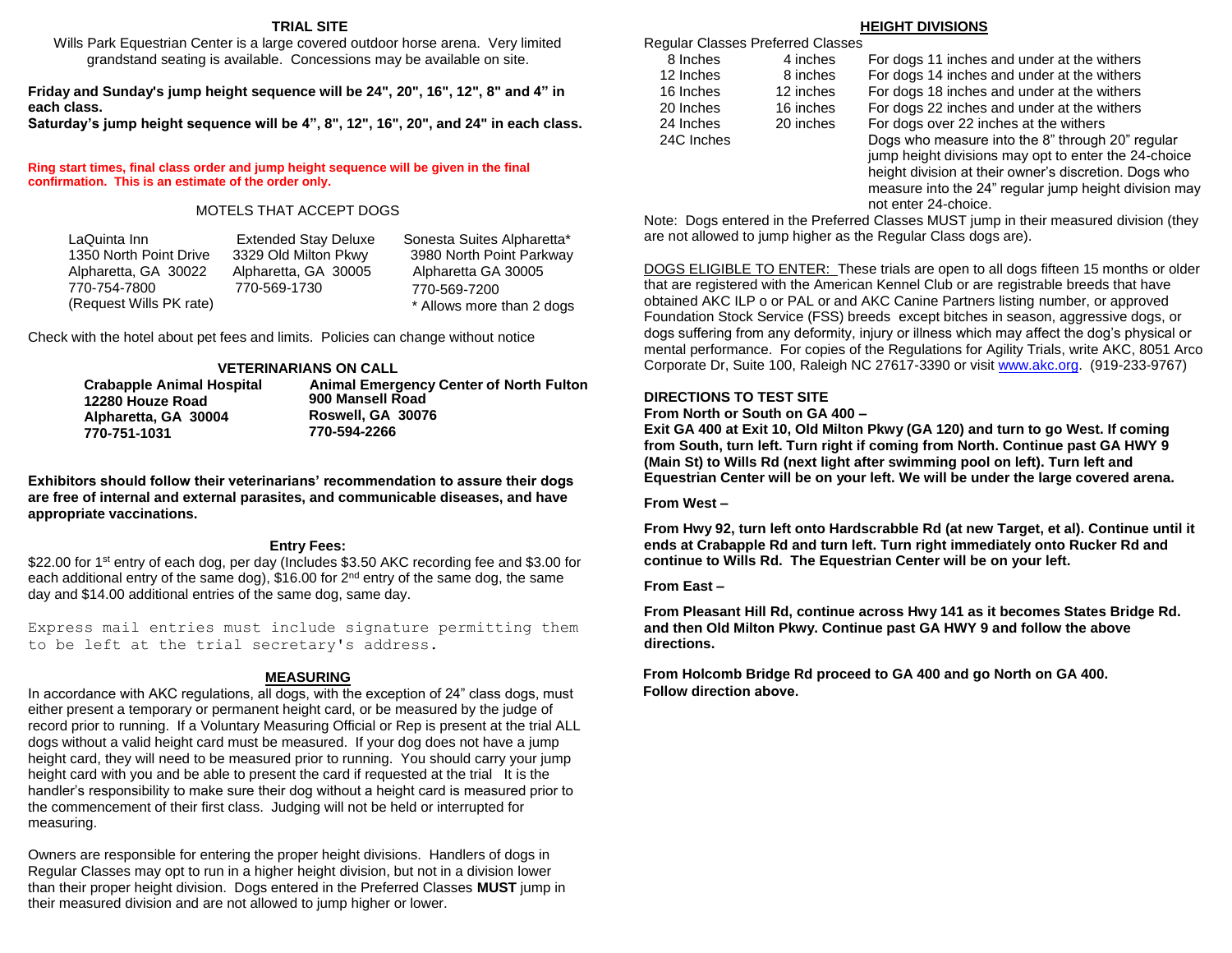#### **the Same Trial Weekend – Multiple Jump Heights Within the Same Trial Day Entering a Mixture of Regular and Preferred Classes Within**

Effective January 1, 2020, exhibitors may enter a mixture of both Regular and Preferred classes on the same trial day and/or during a trial weekend. For example, the same dog may now be entered in Regular FAST and/or T2B to finish up those titles while also entered in Preferred Master STD/JWW to start working towards their PACH at the lower height. Any mixture of Regular and Preferred classes is allowed.

Please note that if a dog qualifies in Regular Master Standard and Preferred Master JWW (or vice versa) on the same trial day, then NO Double Q shall be earned toward either the MACH or PACH title. The Double Q still requires that Standard Agility and Jumpers With Weaves be either both Regular OR both Preferred on the same trial day.

Additionally, within the same Regular or Preferred classes, a dog may now be entered in multiple jump heights within the same trial day. For example, the same dog may now be entered in 20-inch Master STD/JWW while also entered in 24C-inch Premier STD/JWW on the same trial day.

A separate entry form must be submitted when the same dog is being entered in a mixture of Regular and Preferred and/or different jump heights within the same trial weekend thereby clearly indicating which class(es) and/or jump heights belong together for each trial day of the weekend.

When calculating entry fees, treat multiple entry forms for the same dog as if only one form had been filled out. In other words, the 1st run entry fee is only paid once per day, per dog, even if that dog's runs have been submitted on multiple entry forms.

#### **Fix and Go On (FNG)**

As of January 1, 2020, Fix and Go On will be offered on a one-year pilot basis in order to give AKC time to evaluate its impact. FNG allows exhibitors to immediately reattempt an obstacle at any time while on course when the dog's performance of an obstacle is not to their expectation. This allows the dog to successfully complete the obstacle then finish the course or leave the ring on a positive note. Using FNG will result in a non-qualifying score.

Fix and Go On is not pre-entered; rather, it occurs during the course of the run.

## **Entering For Exhibition Only (FEO)**

As of January 1, 2020, For Exhibition Only may be offered at the option of the host club. FEO will be offered on a one-year pilot basis in order to give AKC time to evaluate its impact. FEO will allow exhibitors to work with their dogs in a trial environment. FEO is only allowed in the Time 2 Beat and FAST classes. FEO will be of value to new exhibitors or exhibitors that are having difficulty with a specific obstacle and/or ring environment. Competitors must enter in T2B and/or FAST. Participation in FEO is nonqualifying.

- FEO runs are treated as trial entries. The exhibitor must enter the class(es) (T2B and/or FAST) prior to the closing date, pay class entry fee(s) and the Trial Secretary must record the entry in the Trial Catalog as part of the results for that class. FEO does not need to be noted on the entry form; the handler will declare the day of the show.
- Dogs may be entered in any jump height for FEO runs. If entered in an ineligible jump height, the team is committed to FEO for that run and must declare FEO on the start line. Day of show jump height changes are not allowed.
- Dogs may be entered in any level of FAST (Novice, Open, Excellent, Master). If the dog is not eligible for the level entered, the team is committed to FEO for that run and must declare FEO on the start line. Day of show level changes are not allowed.
- The exhibitor must declare FEO in the ring prior to leading out. FEO may be declared earlier (ex. when checking in at the gate board).
- Toys are allowed in the ring
	- o Toys must be non-audible
	- o Toys may not leave the handler's hand
	- o Toys that roll freely cannot be used
- Food/treats are not allowed in the ring
- FEO should be utilized for the benefit of the dog and not as a punitive correction. Harsh verbal and /or physical corrections shall not be tolerated. Any determination of harshness by the judge shall be immediately whistled and the handler will be dismissed from the ring.
- A judge must monitor the entire run. Judges can stop a run at any time.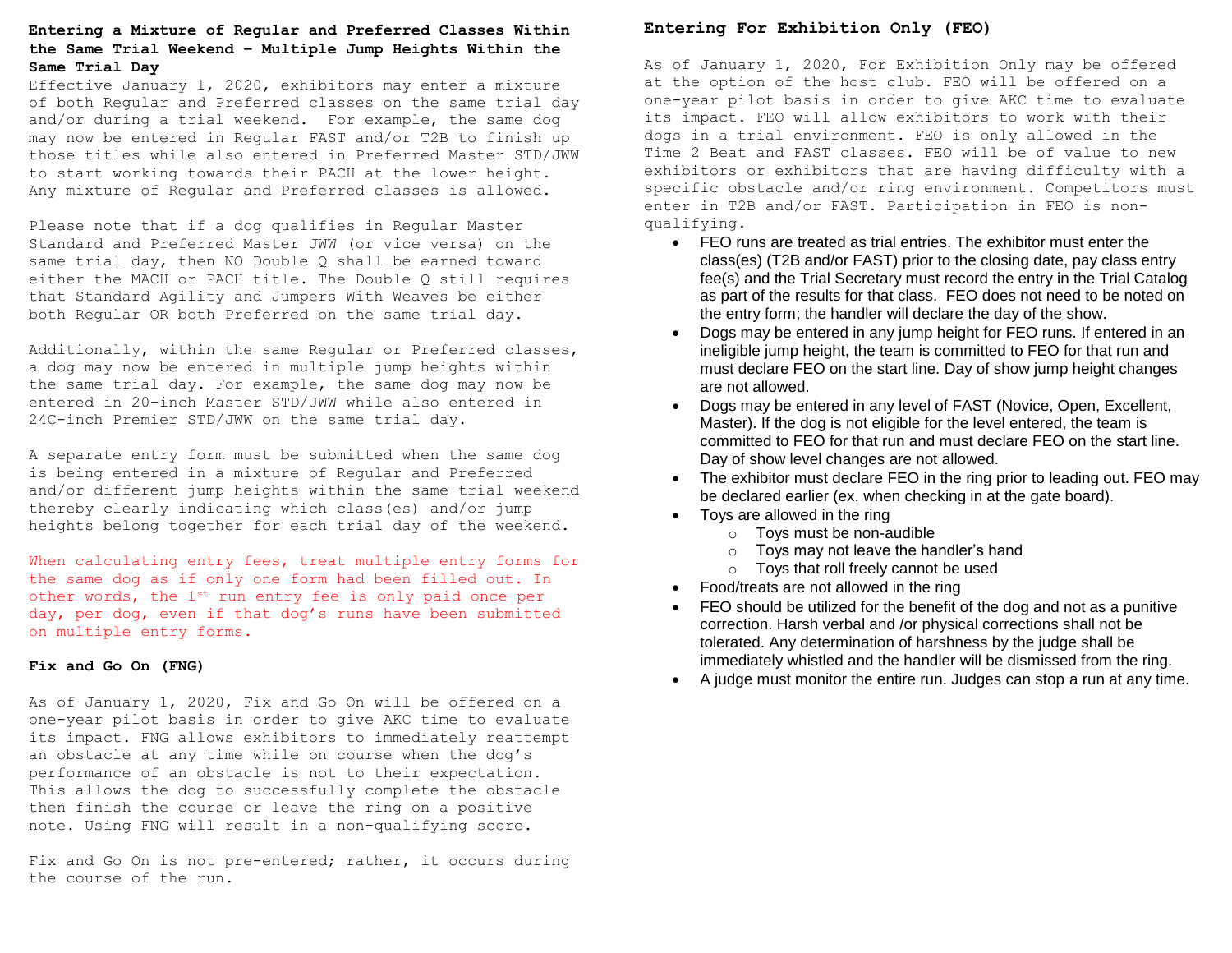**RV Parking will be by reservation only. Parking is very limited so parking spots will be assigned in advance. First come first serve. Reservations will not be accepted before the trial opens.**

RV parking is available on site with water and electrical hook-ups. Fee is \$20 per night. Please complete this form and return with your entries.

Name\_\_\_\_\_\_\_\_\_\_\_\_\_\_\_\_\_\_\_\_\_\_\_\_\_\_\_\_\_\_\_\_\_\_\_\_\_\_\_\_\_\_\_\_\_\_\_\_\_\_\_\_\_\_

Make/Model of vehicle\_\_\_\_\_\_\_\_\_\_\_\_\_\_\_\_\_\_\_\_\_\_\_\_\_\_\_\_\_\_\_\_\_\_\_\_\_\_\_\_\_

Amps requested **Example 20** and  $\overline{a}$  and  $\overline{b}$  and  $\overline{c}$  and  $\overline{d}$  and  $\overline{c}$  and  $\overline{c}$  and  $\overline{c}$  and  $\overline{c}$  and  $\overline{c}$  and  $\overline{c}$  and  $\overline{c}$  and  $\overline{c}$  and  $\overline{c}$  and  $\overline{c}$  and  $\overline{c}$ 

State & license #

Check days: Thu\_\_\_\_\_\_\_ Fri\_\_\_\_\_\_ Sat \_\_\_\_\_\_

**Fee must be paid in advance.**

## **xxxxxxxxxxxxxx**

### **Vendor Space Reservation**

Vendor space is available at \$35 per day for a 100 sq ft space. No sales activity is permitted without payment of vendor fee. Please complete this form and return with your entries.

#### **ALL VENDORS MUST SUBMIT A VENDOR RESERVATION SPACE BEFORE THE TRIAL CLOSING DATE.**

CANINE CAPERS RESERVES THE RIGHT TO DECLINE A VENDOR RESERVATION SPACE.

\_\_\_\_\_\_\_\_\_\_\_\_\_\_\_\_\_\_\_\_\_\_\_\_\_\_\_\_\_\_\_\_\_\_\_\_\_\_\_\_\_\_\_\_\_\_\_\_\_\_\_\_\_\_\_\_\_\_

Name\_\_\_\_\_\_\_\_\_\_\_\_\_\_\_\_\_\_\_\_\_\_\_\_\_\_\_\_\_\_\_\_\_\_\_\_\_\_\_\_\_\_\_\_\_\_\_\_\_\_\_\_\_

Address/City/State/Zip\_\_\_\_\_\_\_\_\_\_\_\_\_\_\_\_\_\_\_\_\_\_\_\_\_\_\_\_\_\_\_\_\_\_\_\_\_\_\_\_

Contact Info (e-mail, web site, telephone #'s) \_\_\_\_\_\_\_\_\_\_\_\_\_\_\_\_\_\_\_\_\_\_\_\_\_\_\_\_\_\_\_\_\_

Type of product

Check days: Fri\_\_\_\_\_\_ Sat \_\_\_\_\_\_ Sun\_\_\_\_\_

**Fee will be \$40 per day if not paid in advance**

**Mail all Vendor Reservations and payment to: Lynn Martineau 1020 Porter Rd. Decatur, GA 30032**